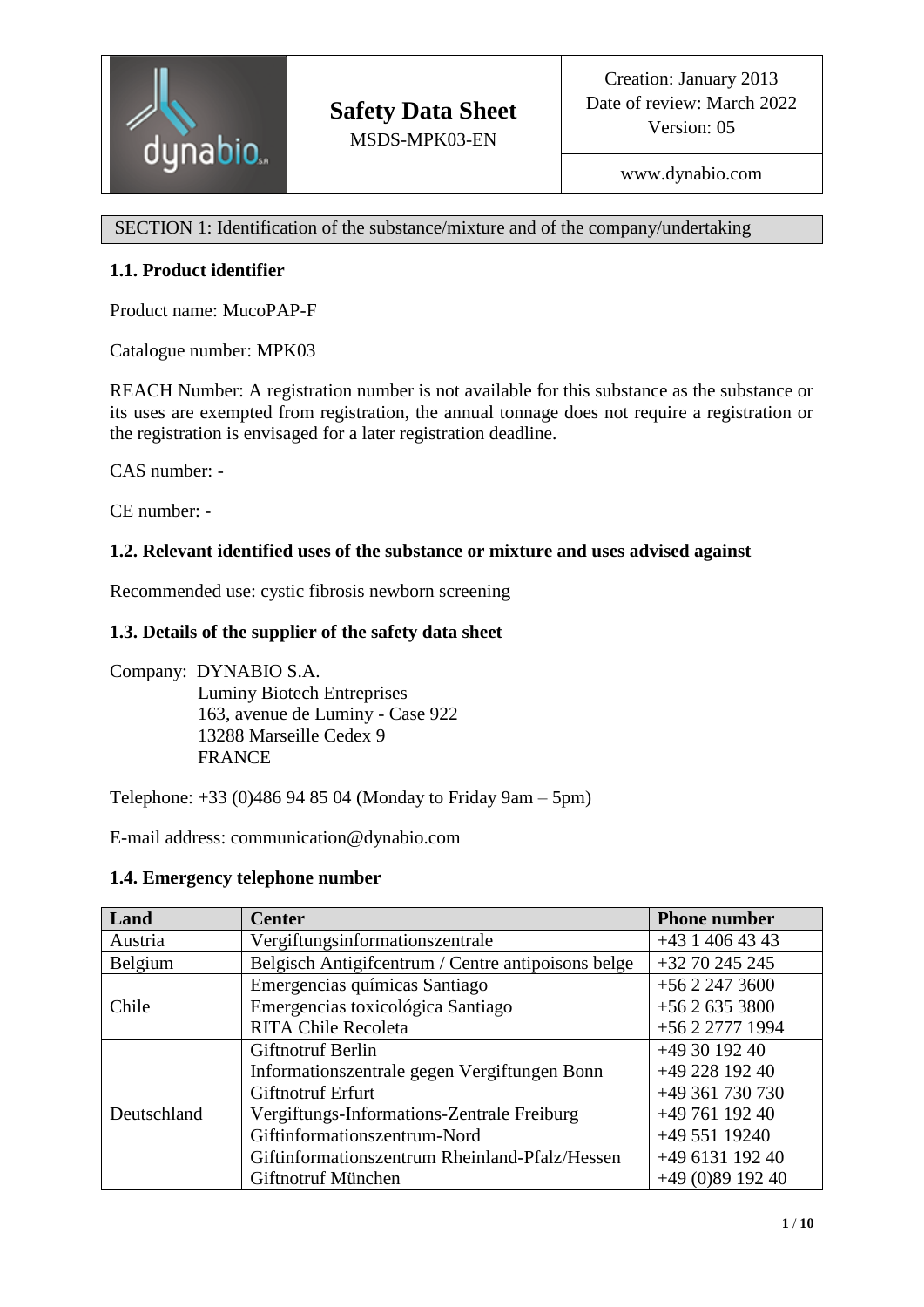## **Material Safety Data Sheet -** MSDS-MPK03-EN

| Greece          | Κέντρο Δηλητηριάσεων                            | +30 21 07 79 37 77 |
|-----------------|-------------------------------------------------|--------------------|
| The Netherlands | Anti gif informatiecentrum                      | $+31(0)887558000$  |
| Hungary         | Health toxicological information service        | +36 80 20 11 99    |
| Iceland         | Eitrunarmiðstöð                                 | +354 543 22 22     |
|                 | Niguarda Ca 'Granda Poison Center - Milano      | +39 02 6610 1029   |
|                 | Centro antiveleni – Firenze                     | +39 55 794 7819    |
|                 | Centro antiveleni – Pavia                       | +39 382 24444      |
|                 | Centro antiveleni – Sapienza Universita de Roma | +39 6 499 70 698   |
| Italy           | Centro antiveleni – Universita Cattolica Roma   | +39 06 3054 343    |
|                 | Centro antiveleni – Bergamo                     | +39 800 883300     |
|                 | Centro antiveleni – Foggia                      | +39 881 732 326    |
|                 | Centro antiveleni - Turin                       | +39 011 663 76 37  |
| Portugal        | CIAV - Centro de Informação Antivenenos         | 800 250 250        |
| Serbia          | Национални центар за контролу тровања           | +381 11 3608 440   |
| Spain           | Instituto de Toxicología y Ciencias Forenses -  | $+34933174061$     |
|                 | Barcelona                                       |                    |
|                 | Instituto Nacional de Toxicología y Ciencias    | +34 91 562 0420    |
|                 | Forenses - Madrid                               |                    |
|                 | Instituto Nacional de Toxicología y Ciencias    | +34 954 37 12 33   |
|                 | Forenses - Sevilla                              |                    |

#### SECTION 2: Hazards identification

## **2.1. Classification of the substance or mixture**

Is not a hazardous substance or mixture according to Regulation (EC) No. 1272/2008.

#### **2.2. Label elements**

Is not a hazardous substance or mixture according to Regulation (EC) No. 1272/2008.

#### **2.3. Other hazards**

This mixture contains no components considered to be either persistent, bioaccumulative and toxic (PBT), or very persistent and very bioaccumulative (vPvB) at levels of 0.1% or higher.

#### *Biological hazard*

This kit contains bovine hemoglobin with which the standard range and controls are formulated. This kit also contains rabbit serum with which antibodies are formulated. The assay buffer, the biotinylated antibodies, the ranges and controls as well as the plates contain bovine serum albumin.

Serum of animal origin could be infectious and must be considered as a potential biohazard. No known test method can offer assurance that products derived from animals will not be infectious.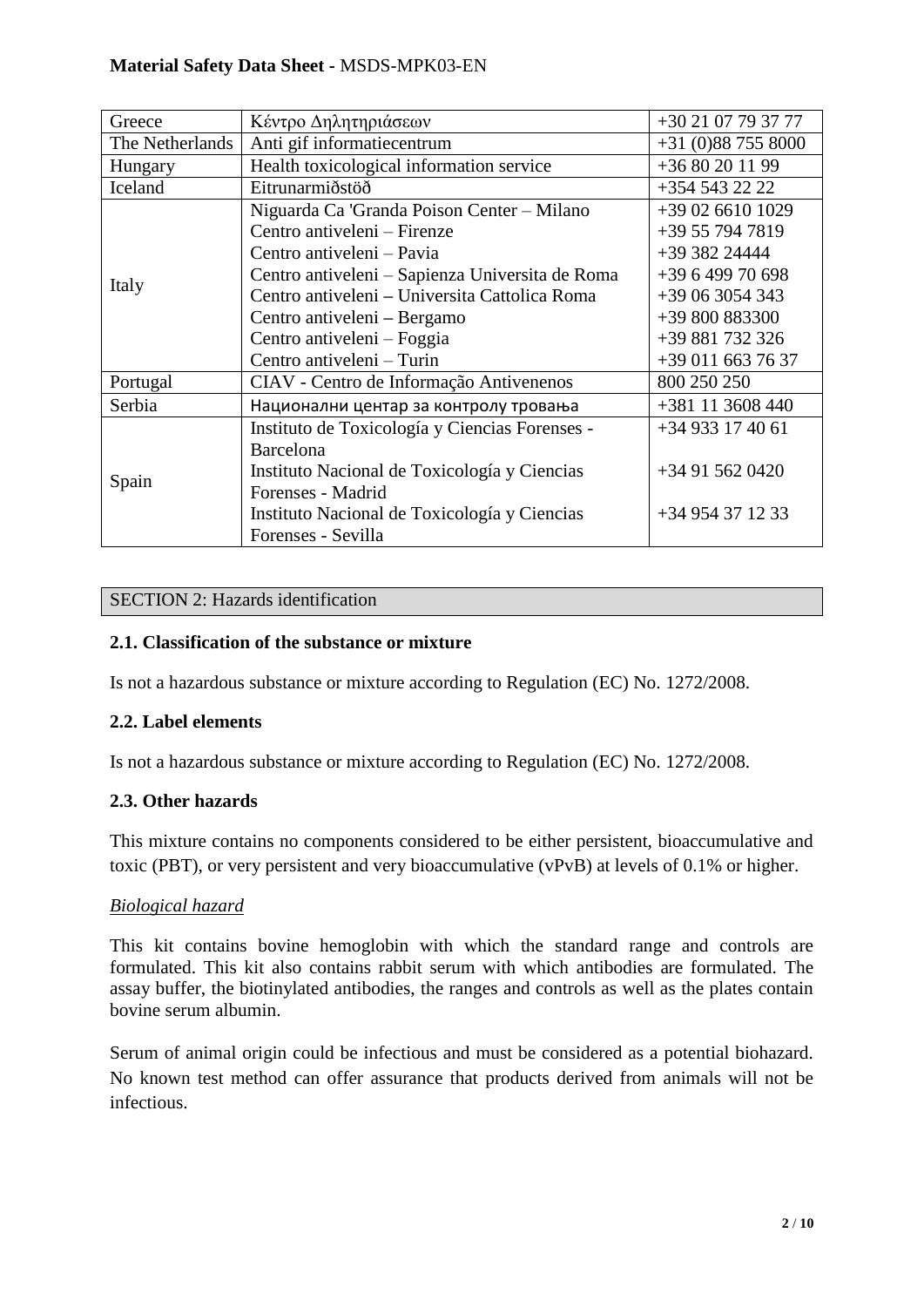## SECTION 3: Composition/information on ingredients

## **3.2. Mixtures**

No components need to be disclosed according to the applicable regulations.

SECTION 4: First aid measures

### **4.1. Description of first aid measures**

## **General advice**

See a doctor. Show this safety data sheet to the doctor in attendance.

## **Inhalation**

Remove victim to fresh air. If breathing becomes difficult, give oxygen. If breathing stops, administer artificial respiration. Call a physician.

## **Skin Contact**

Flush with copious amounts of water and wash with soap and water for at least 15 minutes. Remove contaminated clothing and shoes. Call a physician if irritation or discomfort develops.

### **Eye Contact**

Flush with copious amounts of water for at least 15 minutes. Check for and remove contact lenses. Assure adequate flushing by separating the eyelids. Call a physician.

#### **Ingestion**

If swallowed, wash out mouth with water provided person is conscious. Call a physician or poison control.

#### **4.2. Most important symptoms and effects, both acute and delayed**

No other important information available

## **4.3. Indication of any immediate medical attention and special treatment needed**

Data not available

## SECTION 5: Firefighting measures

#### **5.1. Extinguishing media**

Suitable extinguishing media: use water spray, alcohol-resistant foam, dry chemical or carbon dioxide.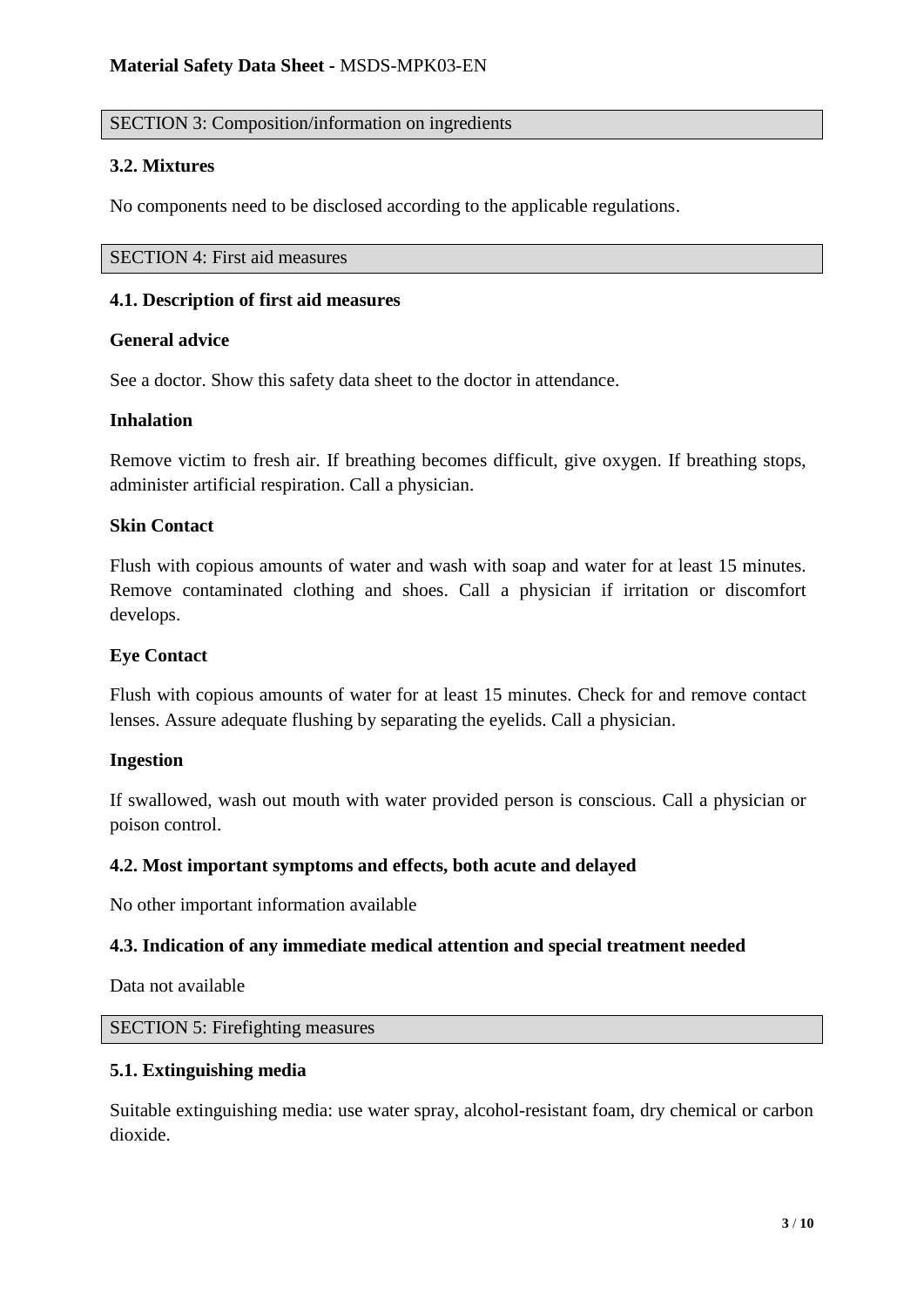## **5.2. Special hazards arising from the substance or mixture**

Data not available

# **5.3. Advice for firefighters**

Wear self-contained breathing apparatus for firefighting if necessary.

SECTION 6: Accidental release measures

## **6.1. Personal precautions, protective equipment and emergency procedures**

Use personal protective equipment (see section 8). Avoid dust formation. Avoid breathing vapours, mist or gas. Ensure adequate ventilation. Avoid breathing dust.

## **6.2. Environmental precautions**

Do not let product enter drains.

## **6.3. Methods and material for containment and cleaning up**

Pick up and arrange disposal without creating dust. Sweep up and shovel. Keep in suitable, closed containers for disposal.

## **6.4. Reference to other sections**

For disposal see section 13.

#### SECTION 7: Handling and storage

## **7.1. Precautions for safe handling**

Avoid contact with skin and eyes. Wash hands after handling all materials. Do not drink, eat, smoke, or apply make-up. Do no pipette with the mouth. Avoid formation of dust and aerosols. Provide appropriate exhaust ventilation at places where dust is formed. For precautions see section 2.2.

## **7.2. Conditions for safe storage, including any incompatibilities**

Keep container tightly closed in a dry and well-ventilated place. Recommended storage temperature  $+2 - +8$  °C

#### **7.3. Specific end use(s)**

Apart from the uses mentioned in section 1.2 no other specific uses are stipulated.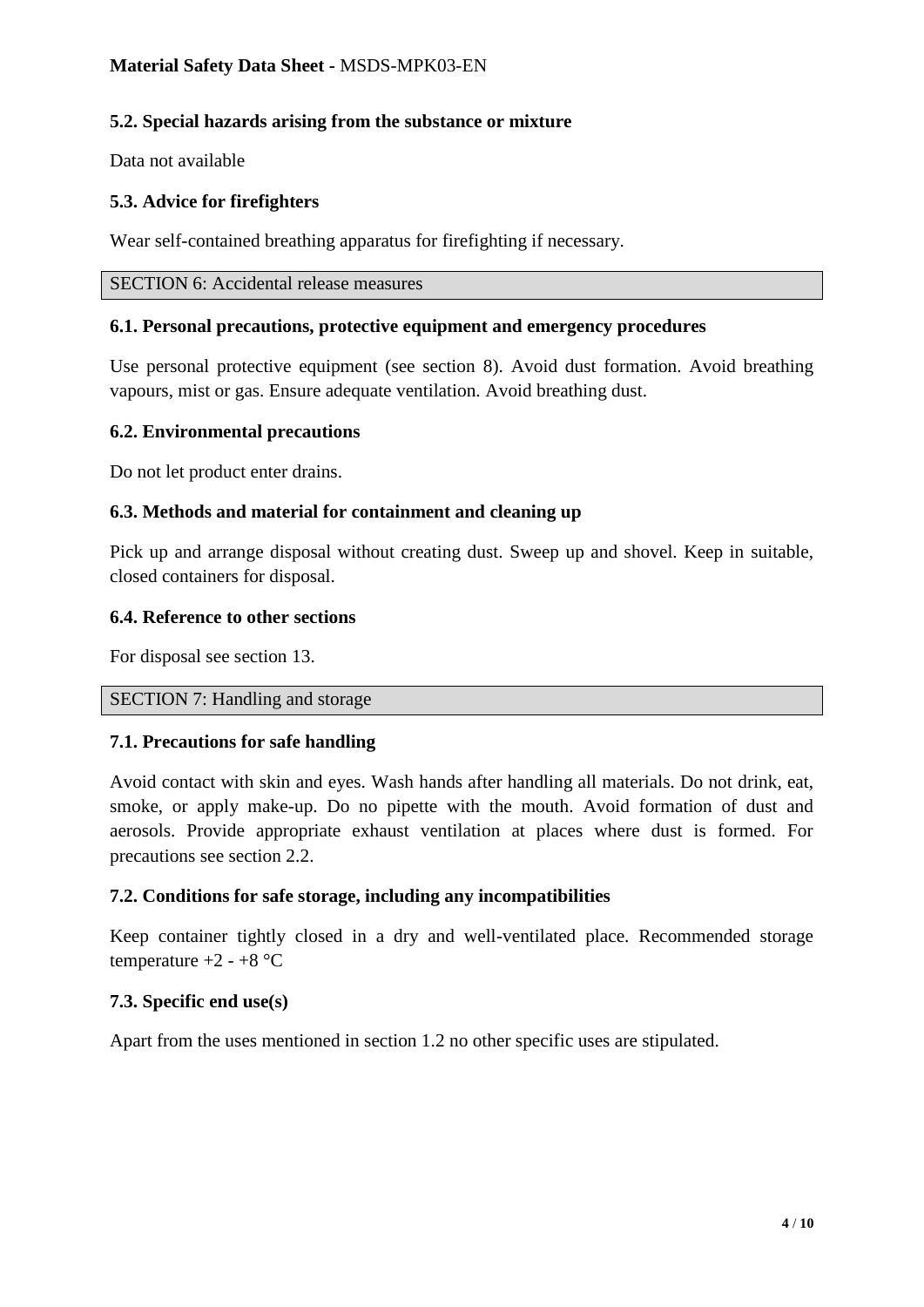#### SECTION 8: Exposure controls/personal protection

#### **8.1. Control parameters**

Components with limit values that require monitoring at the workplace:

| <b>CAS Number</b> | <b>Name</b>       | <b>Component</b>      | <b>TWA</b>                    |
|-------------------|-------------------|-----------------------|-------------------------------|
| 56-81-5           | Glycerol $(10\%)$ | Streptavidin-europium | $10 \text{ mg/m}^3$ (8 hours) |

#### **8.2. Exposure controls**

#### **Appropriate engineering controls**

Handle in accordance with good industrial hygiene and safety practice. Wash hands before breaks and at the end of workday.

#### **Personal protective equipment**

#### **Eye/face protection**

Use equipment for eye protection (Safety glasses with side-shields) tested and approved under appropriate government standards such as NIOSH (US) or EN 166.

#### **Skin protection**

Handle with gloves. Gloves must be inspected prior to use. Use proper glove removal technique (without touching glove's outer surface) to avoid skin contact with this product. Dispose of contaminated gloves after use in accordance with applicable laws and good laboratory practices. Wash and dry hands. The selected protective gloves have to satisfy the specifications of EU Directive 89/686/EEC and the standard EN374 derived from it.

#### **Body Protection**

Impervious clothing, the type of protective equipment must be selected according to the concentration and amount of the dangerous substance at the specific workplace.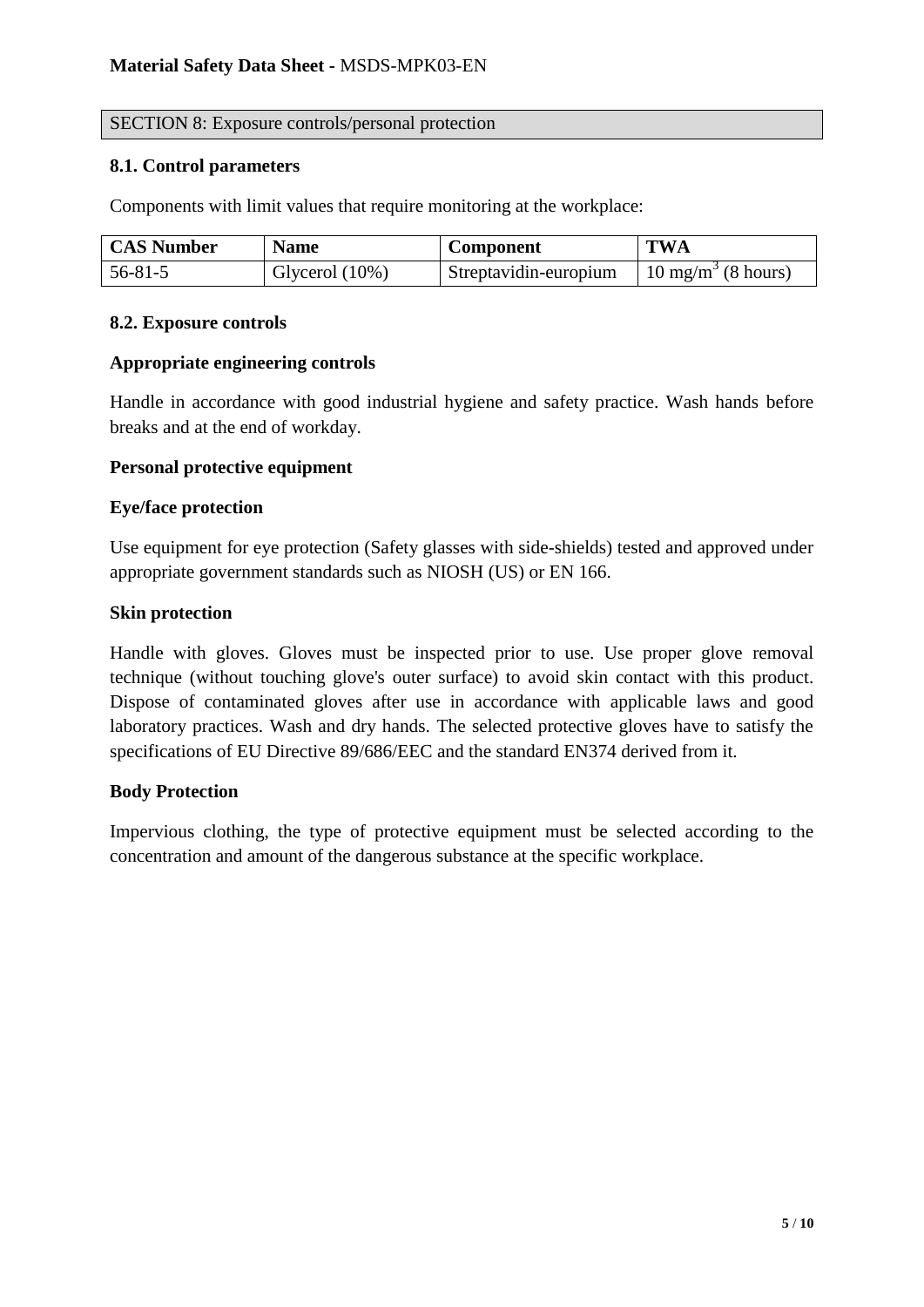#### SECTION 9: Physical and chemical properties

### **9.1. Information on basic physical and chemical properties**

(a) Appearance

| <b>Components</b>           | Physical state | Color                  |  |
|-----------------------------|----------------|------------------------|--|
| Standard hPAP Range/        |                | White with brown spots |  |
| <b>Internal Controls</b>    | Paper          |                        |  |
| Anti-hPAP Biotinylated      | Solid          | <b>Brown</b>           |  |
| antibodies                  |                |                        |  |
| <b>Assay Buffer</b>         | Liquid         | Transparent            |  |
| Streptavidin-Europium       | Liquid         |                        |  |
| conjugate                   |                | Transparent            |  |
| <b>Enhancement solution</b> | Liquid         | Transparent            |  |
| Tween 20 (10%)              | Liquid         | Slightly yellow        |  |
| PBS tablet                  | Solid          | White                  |  |
| 8 X 12 coated well plate    | Plastic        | Transparent            |  |

No data available

(b) Odour No data available

| (c) Odour threshold |  |
|---------------------|--|
|---------------------|--|

- (d) pH No data available
- (e) Melting point/freezing point No data available
- $(f)$  Initial boiling point and boiling range No data available
- $(g)$  Flash point Not applicable
- (h) Evaporation rate No data available
- (i) Flammability (solid, gas) No data available
- (i) Upper/lower flammability or explosive limits No data available
- (k) Vapour pressure No data available
- (1) Vapour density No data available
- (m)Relative density No data available
- (n) Solubility Soluble in water
- (o) Partition coefficient: n-octanol/water No data available
- (p) Auto-ignition temperature No data available
- (q) Decomposition temperature No data available
- (r) Viscosity No data available
- (s) Explosive properties No data available
- (t) Oxidizing properties No data available

## **9.2. Other information**

No data available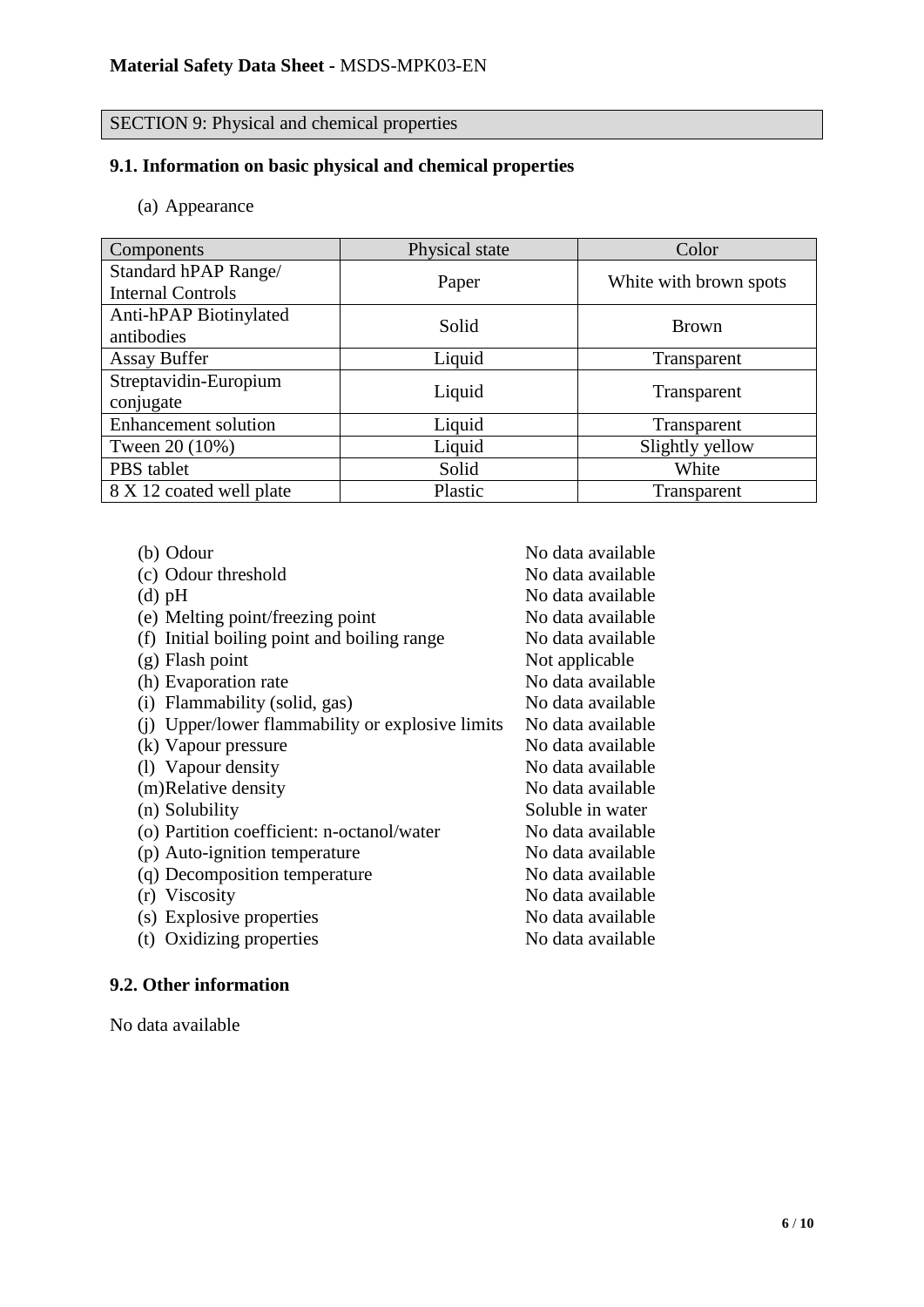# SECTION 10: Stability and reactivity

## **10.1. Reactivity**

No data available

## **10.2. Chemical stability**

Stable under recommended storage conditions.

## **10.3. Possibility of hazardous reactions**

No data available

## **10.4. Conditions to avoid**

No data available

## **10.5. Incompatible materials**

No data available

## **10.6. Hazardous decomposition products**

If involved in a fire, poisonous gas may be produced by the packaging material.

## SECTION 11: Toxicological information

### **11.1. Information on toxicological effects**

| (a) acute toxicity                                      | No data available                                 |
|---------------------------------------------------------|---------------------------------------------------|
| (b) skin corrosion/irritation                           | No data available                                 |
| (c) serious eye damage/irritation                       | No data available                                 |
| (d) respiratory or skin sensitization                   | No data available                                 |
| (e) germ cell mutagenicity                              | No data available                                 |
| (f) carcinogenicity                                     | No component of this product present at           |
|                                                         | levels greater than or equal to 0.1% is           |
|                                                         | identified as probable, possible<br><sub>or</sub> |
|                                                         | confirmed human carcinogen by IARC.               |
| (g) reproductive toxicity                               | No data available                                 |
| (h) Specific target organ toxicity-single<br>exposure   | No data available                                 |
| (i) Specific target organ toxicity-repeated<br>exposure | No data available                                 |
| aspiration hazard<br>(1)                                | No data available                                 |
| (k) Additional Information                              | <b>RTECS:</b> Not available                       |
|                                                         | To the best of our knowledge, the                 |
|                                                         | chemical, physical, and toxicological             |
|                                                         | properties have not been thoroughly               |
|                                                         | investigated.                                     |
|                                                         |                                                   |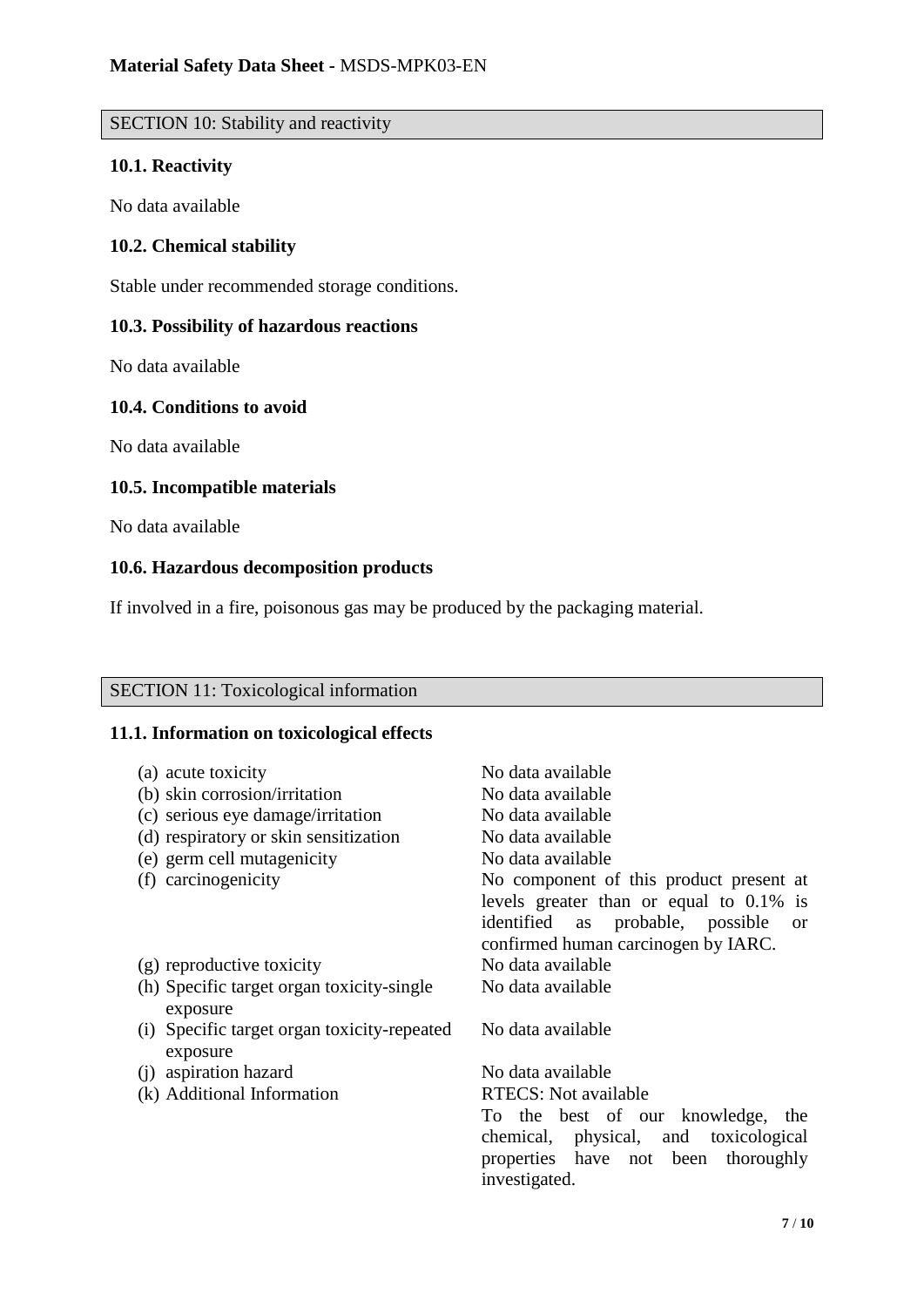#### SECTION 12: Ecological information

## **12.1. Toxicity**

Do not empty into drains.

## **12.2. Persistence and degradability**

No data available

## **12.3. Bioaccumulative potential**

No data available

#### **12.4. Mobility in soil**

The product is water soluble, and may spread in water systems. Will likely be mobile in the environment due to its water solubility. Highly mobile in soils.

### **12.5. Results of PBT and vPvB assessment**

This mixture contains no components considered to be either persistent, bioaccumulative and toxic (PBT), or very persistent and very bioaccumulative (vPvB) at levels of 0.1% or higher.

#### **12.6. Other adverse effects**

No data available

### SECTION 13: Disposal considerations

#### **13.1. Waste treatment methods**

Must not be released to the environment.

Dispose of in accordance with local regulations and directive on waste and hazardous waste. Contaminated packaging: dispose of as unused product.

SECTION 14: Transport information

#### **14.1. UN number**

ADR/RID: - IMDG: - IMDG: - IATA: -

#### **14.2. UN proper shipping name**

ADR/RID: Not dangerous goods

IMDG: Not dangerous goods

IATA: Not dangerous goods

#### **14.3. Transport hazard classes**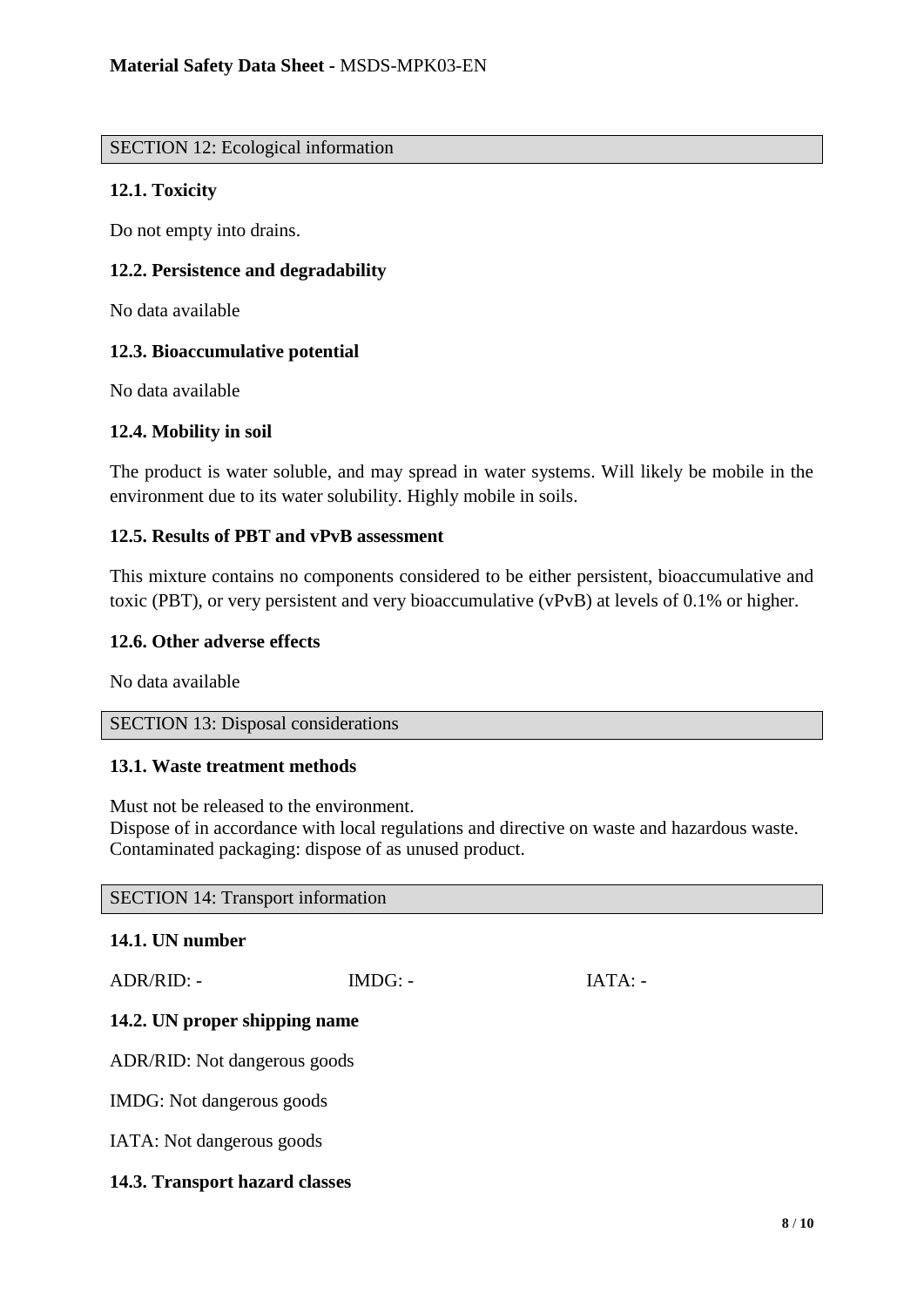## **Material Safety Data Sheet -** MSDS-MPK03-EN

| 14.6. Special precautions for user |                           |           |
|------------------------------------|---------------------------|-----------|
| ADR/RID: no                        | IMDG Marine pollutant: no | IATA: no  |
| 14.5. Environmental hazards        |                           |           |
| $ADR/RID: -$                       | $IMDG: -$                 | $IATA: -$ |
| 14.4. Packing group                |                           |           |
| $ADR/RID: -$                       | $IMDG: -$                 | $IATA: -$ |

No data available

SECTION 15: Regulatory information

## **15.1. Safety, health and environmental regulations/legislation specific for the substance or mixture**

This safety datasheet complies with the requirements of Regulation (EC) No. 1907/2006.

#### **15.2. Chemical safety assessment**

For this product a chemical safety assessment was not carried out.

#### SECTION 16: Other information

**Document**

**Creation Date** January 2013 **Revision Date** 09 July 2020 **Revision Summary** February 2017 - Version 2: Modification of the biological risk paragraph and addition of the pagination March 2019 - Version 3: Addition of the concept of revision date version July 2020 - Version 4: Formatting according to regulation CE n°1907/2006

#### **Legend**

**ADR** - European Agreement Concerning the International Carriage of Dangerous Goods by Road

**CAS** - Chemical Abstracts Service

**CE / EC** – Communinauté Européen or European Community

**IARC** - International Agency for Research on Cancer

**ICAO/IATA** - International Civil Aviation Organization/International Air Transport Association

**IMO/IMDG** - International Maritime Organization/International Maritime Dangerous Goods Code

**NIOSH** - National Institute for Occupational Safety and Health

**PBT** - Persistent, Bioaccumulative, Toxic

**vPvB** - very Persistent, very Bioaccumulative